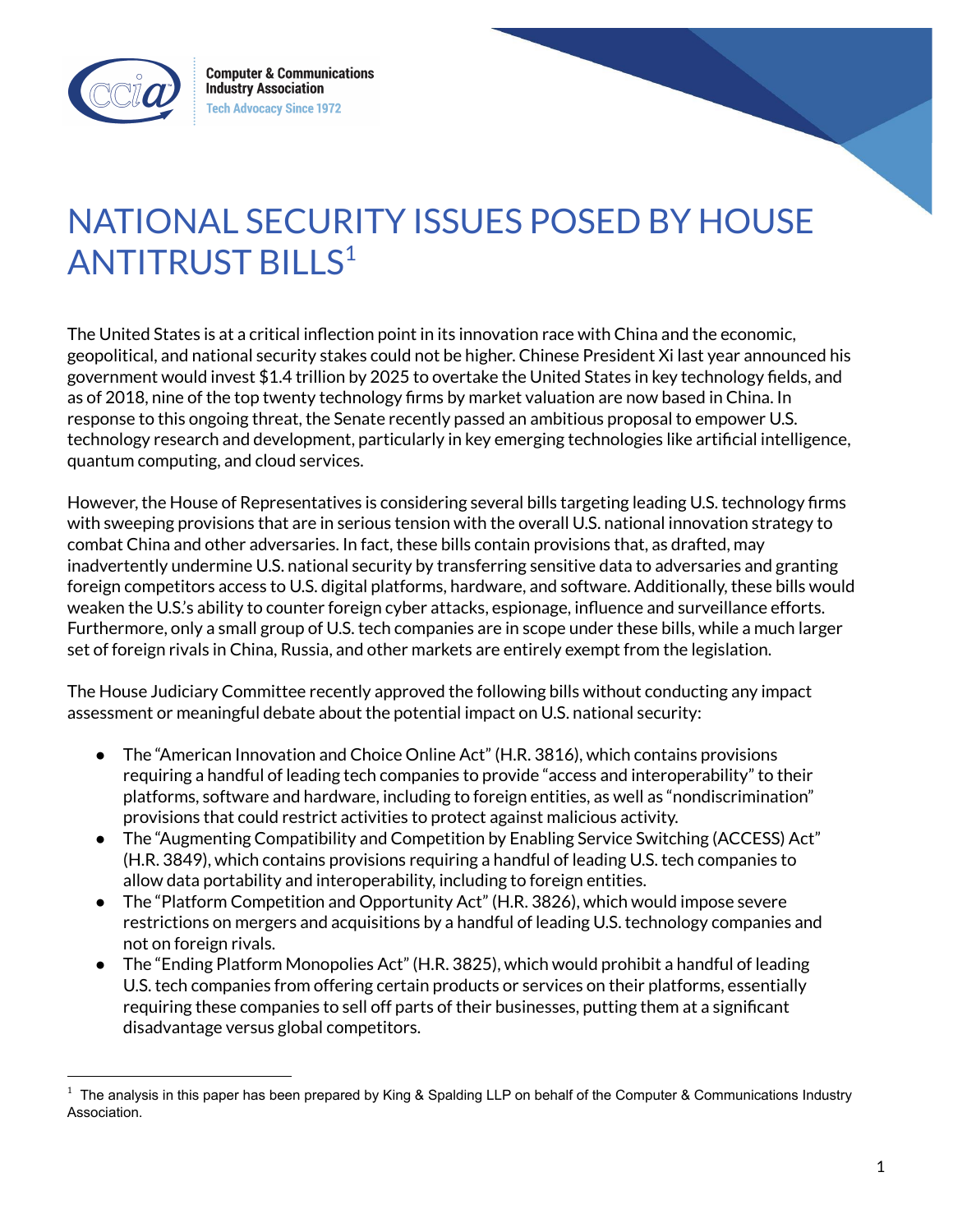

Before proceeding with these bills, Congress should engage its national security committees to solicit briefings and technical assistance from U.S. intelligence, counterintelligence, and foreign policy agencies. These stakeholders could offer important insights on the national security implications of the House bills as well as other legislative proposals to regulate competition in the technology industry.

As detailed below, these bills could negatively affect U.S. national security by:

- 1. Risking the misuse of U.S. data and intellectual property by foreign actors;
- 2. Reducing the effectiveness of data streams to law enforcement;
- 3. Weakening efforts to combat foreign influence and misinformation;
- 4. Impeding the enforcement of robust cybersecurity policies;
- 5. Giving foreign companies advantageous treatment without requiring reciprocity; and
- 6. Undermining U.S. tech leadership.

## *Risking Misuse of U.S. Data and Intellectual Property by Foreign Actors*

Both H.R. 3816 and H.R. 3849 include a number of sweeping provisions on data portability, interoperability, and access to U.S. technical infrastructure. These broadly drafted provisions could have the unintended consequence of requiring U.S. online platforms to share sensitive or protected user data and IP with other companies, and could lead to forced IP transfers to foreign competitors and foreign entities controlled by U.S. adversaries. For example, the interoperability requirements in H.R. 3816 would force U.S. companies to allow foreign rivals to "connect to any product or service" and "access or interoperate with … platform, operating system, hardware and software features" offered by U.S. companies. This requirement to grant competitors direct access to U.S. digital infrastructure – including app stores, marketplaces, search engines, and other interfaces – is not accompanied by meaningful security requirements or safeguards regarding the scope of that access. This could entitle foreign companies, including those that are beholden to our adversaries, to seek access to source code associated with U.S. platforms, and to U.S. users' data and behavioral insights via those platforms.

#### *Reducing the Effectiveness of Threat Information to Law Enforcement*

Major U.S. technology companies and online platforms work with U.S. law enforcement, military, and intelligence agencies to combat a variety of national security and criminal threats. The head of U.S. Cyber Command in 2020 discussed the importance of the U.S. government's engagement with the tech industry, noting that "many leading U.S. companies find themselves on the frontlines of competition in cyberspace. Working collaboratively where we can allows us to improve collective defense and stay a step ahead of our adversaries."

The nature and scale of these platforms gives them a broad and deep view of the threat landscape. This allows those companies to secure U.S. data and infrastructure against foreign threats with an agility, speed and thoroughness that is not feasible for smaller, fragmented companies that have limited apertures. The critical missions of national security and law enforcement agencies, of course, also benefit from this security proficiency. Not only are the threats more rapidly detected and mitigated, but trend and threat analysis can be quickly shared with these agencies in multiple matured fora that have evolved over the last 10 years. This also means that government agencies can more effectively and confidently use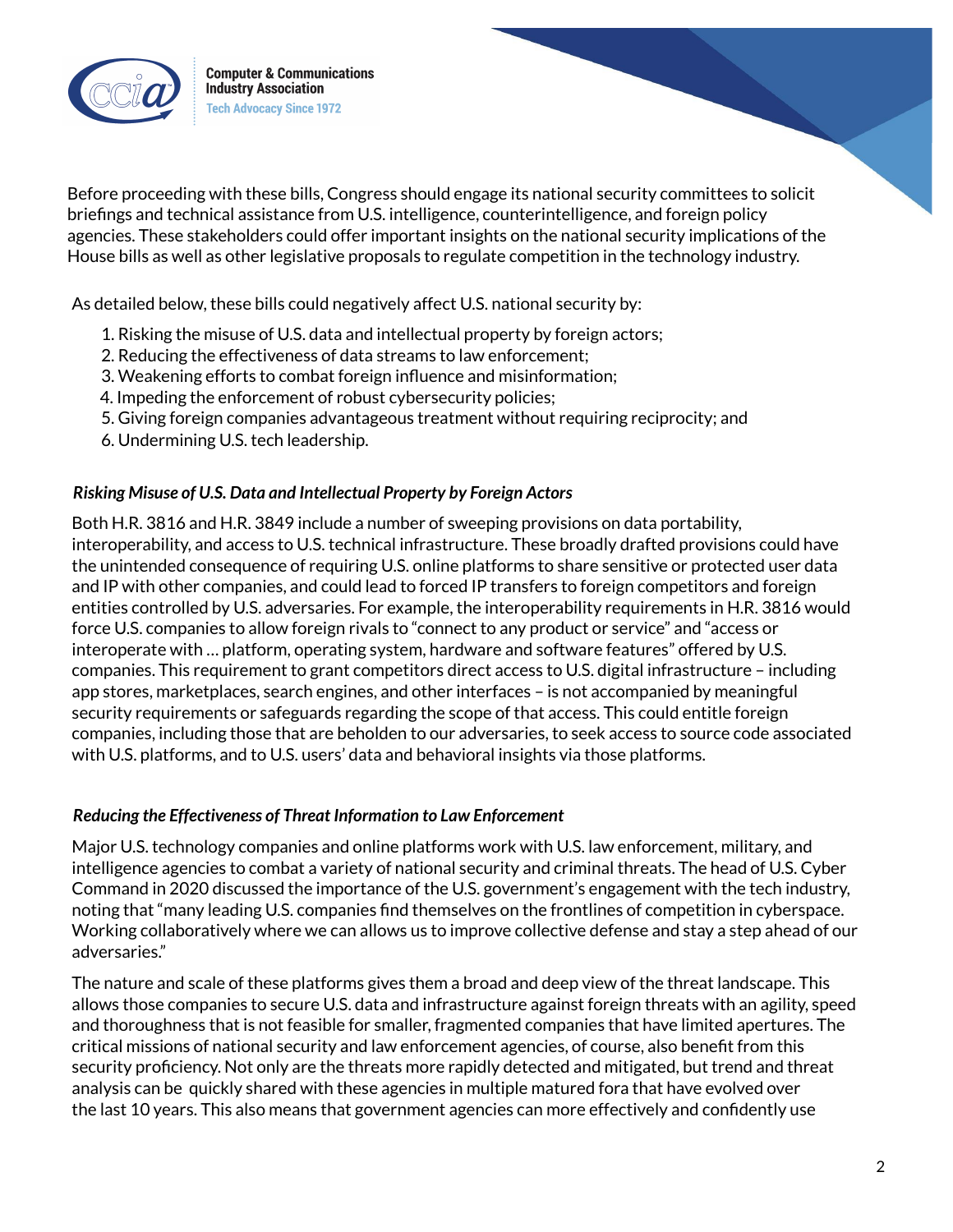

the legal tools available to investigate threats posed by hostile foreign adversaries, including terrorists, proliferators, spies, and cyber actors.

At a moment in history when it has never been more clear that cyber threats are very real and can impact the daily operation of the economy as well as essential services, the provisions in the House bills that seek to reduce the size, scale, and integration of a handful of leading U.S. tech firms, especially H.R. 3825 and H.R. 3816, could significantly hinder the ability of the agencies to fulfill their missions to defend against such threats. A scattered group of smaller, isolated platforms with scant perspective of the threats they each face, and fewer resources, will be unable to engage in the same level of threat detection, investigation, mitigation and information sharing. The loss to U.S. government efforts will be further significantly compounded if, as should be expected, foreign companies step in to take at least some of customers previously served by U.S. companies. Not only will these companies be less inclined to work with U.S. agencies, they will be outside the scope of statutory legal authorities granted to U.S. agencies to compel the production of information.

# *Weakening Efforts To Combat Foreign Influence and Misinformation*

The most recent Annual Threat Assessment from the Office of the Director of National Intelligence notes China is actively intensifying its efforts to influence U.S. politics "to promote its policy preferences, mold public discourse, pressure political figures whom Beijing believes oppose its interests, and muffle criticism of China on such issues as religious freedom and the suppression of democracy in Hong Kong." These efforts often take place via U.S. online platforms and have become increasingly antagonistic and dangerous, with U.S. platforms leveraging their threat analysis data across products to take action on thousands of influence operations. This year alone, several thousand accounts linked to Chinese, Russian, and Iranian influence efforts on U.S. platforms were terminated. The "anti-discrimination" provisions of H.R. 3816 could hamper the ability of U.S. technology companies to restrict and police Chinese competitors that may serve as vectors of Chinese misinformation, both by halting the collection of cross-product intelligence about these operations and by requiring the disclosure of this intelligence in some cases to untrusted third parties. And if U.S. technology companies are fragmented, it is likely that China—not to mention Russia and other adversaries—would be emboldened to pursue even more aggressive influence and misinformation tactics. State-sponsored influence and misinformation operations cannot be effectively countered by fragmented U.S. companies that do not have the scale and security resources to analyze and respond to evolving threats.

#### *Impeding the Enforcement of Robust Cybersecurity Policies*

China has also become increasingly aggressive in its cyber-espionage operations, leading the United States, EU, UK and NATO to issue statements in July "exposing and criticizing the PRC's malicious cyber activities," with the United States formally attributing several major recent hacks to Chinese-affiliated hackers. In addition, the FBI, NSA, and CISA recently issued a joint Threat Alert warning that "Chinese state-sponsored cyber actors aggressively target U.S. and Allied political, economic, military, educational, and critical infrastructure personnel and organizations to steal sensitive data, emerging and key technology, intellectual property, and personally identifiable information." U.S. technology companies and platforms have led the way in innovative cybersecurity policies and solutions to detect and thwart foreign cyberattacks, both on their core operations and in the broader ecosystems that they manage.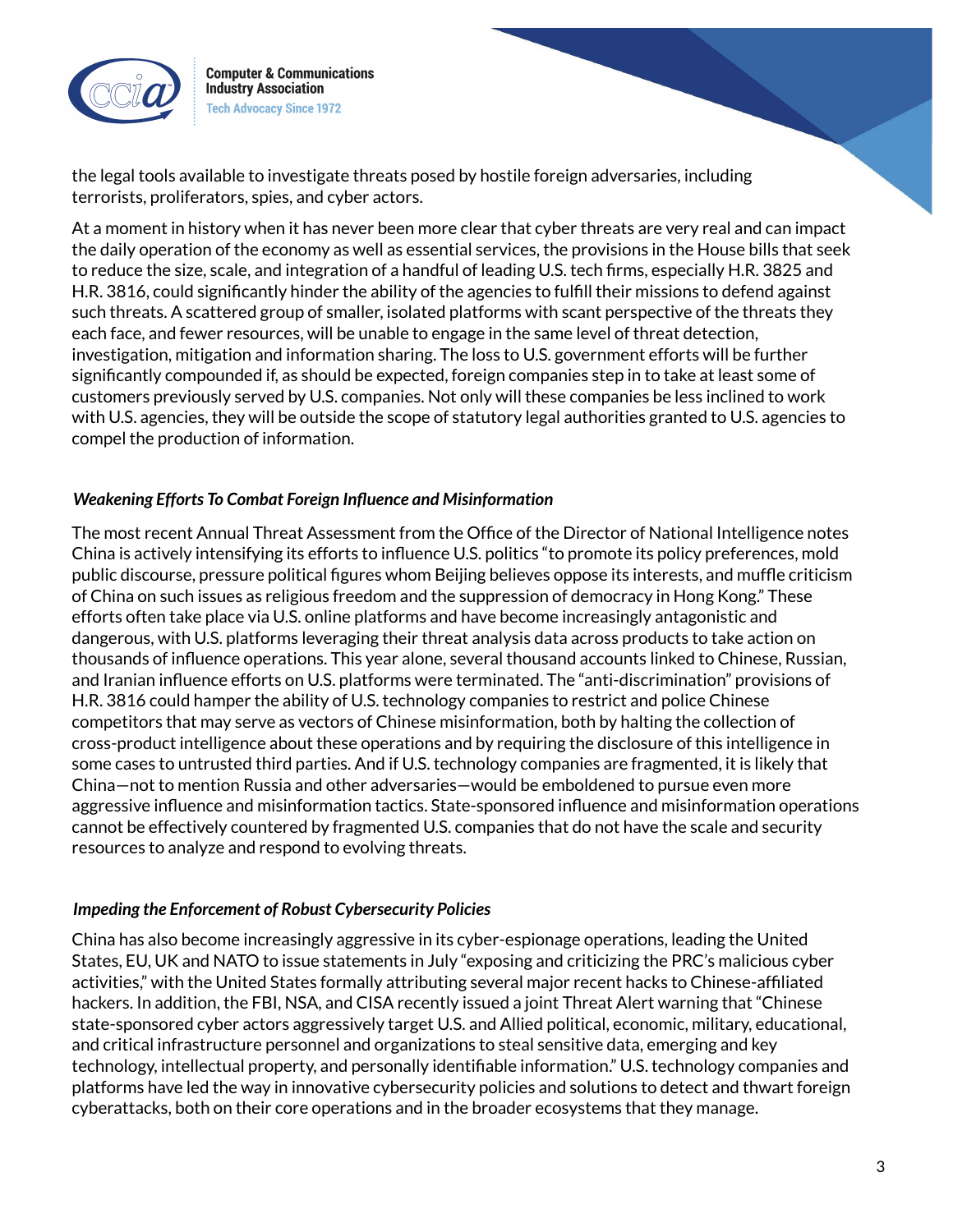

However, the access and interoperability provisions in H.R. 3816 and H.R. 3849 may impede U.S. technology companies from enforcing their robust cybersecurity policies regarding third parties, both by deterring the collection of cross-platform intelligence, and by requiring such data to be shared in a way that decreases the value of intelligence and increases security threats related to such intelligence. This could unintentionally weaken the ability to block malicious foreign activity on the web or via apps, and ultimately enable China and other adversaries to more easily exploit U.S. platforms to disseminate Trojan Horse apps or other compromised technologies. If the key components of the digital architecture underlying the global economy are subject to compromise and espionage, it puts the United States and our allies at risk. Furthermore, U.S. technology companies often use economies of scale, including by aggregating threat data from across platforms and leading technical talent, to create the most advanced methods of data protection. The provisions of the bills aimed at diminishing those economies of scale, such as the restrictions on operations in H.R. 3825, prohibitions on integrated services in H.R. 3816, and the limits on acquisitions in H.R. 3826, over time could hamper these data protection efforts and leave the underlying data collected by U.S. technology firms more vulnerable.

## *Giving Foreign Companies Advantageous Treatment Without Requiring Reciprocity*

The House Judiciary bills impose a series of restrictions on leading U.S. tech companies, but do not place any similar restrictions on foreign competitors. Most important from a national security perspective, the bills would make it easier for Chinese and other foreign competitors to acquire U.S. technology. For instance, the limits on acquisitions imposed in H.R. 3826 would apply only to a handful of leading U.S. tech companies. This would better position foreign companies to acquire innovative U.S. companies, enabling foreign countries to own key technologies and IP that are currently held in the United States. Foreign companies would also benefit from reduced competition and prices when bidding on U.S. technologies. Similarly, the restrictions on the operations of a handful of leading U.S. tech firms in H.R. 3825 would likely result in these companies divesting parts of their integrated product lines, potentially allowing foreign companies to acquire these divested assets and lines of business. Indeed, other covered U.S. companies would likely be unable to acquire these divested assets, significantly lowering the price that foreign companies would need to pay to acquire them.

In addition, the "access and interoperability" and the "anti-discrimination" provisions of H.R. 3816 apply only to a handful of leading U.S. companies, while foreign platforms won't be obligated to provide the same treatment to U.S. products and services. Provisions in H.R. 3816 and H.R. 3825 also limit the ability of large U.S. companies to offer integrated products, while foreign firms are fully exempt from any comparable regulatory oversight. This would improve the competitive position of foreign companies, who already are leading competitors and who would be able to benefit from the scale and integration advantages that are no longer available to major U.S. platforms. Finally, U.S. companies will face a series of restrictions, delays, and prohibitions on bringing new integrated technologies to market, and foreign rivals will face none of these obstacles - making it more likely that users of U.S. companies shift their data away from less agile U.S. services and to integrated services offered by foreign rivals.